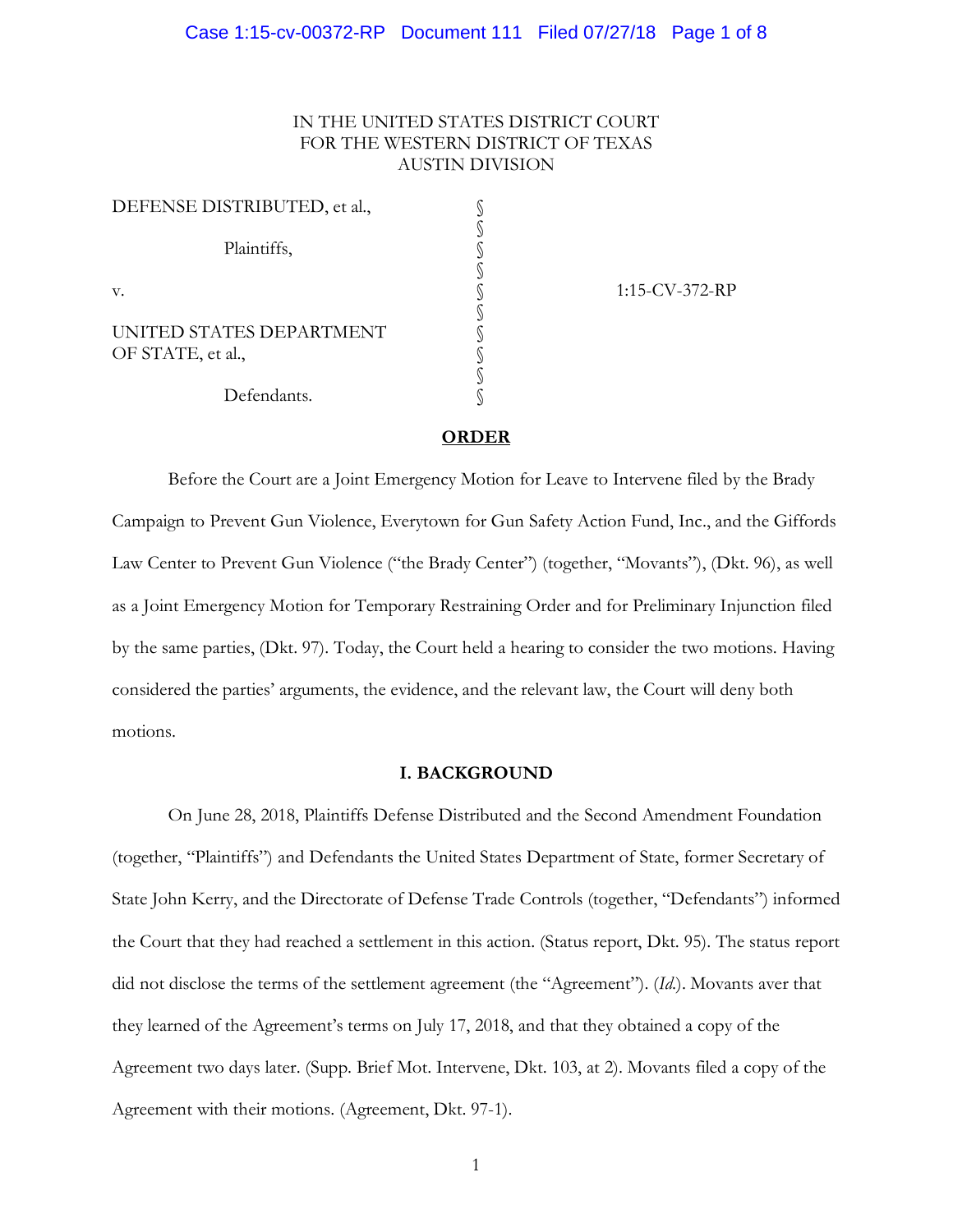## Case 1:15-cv-00372-RP Document 111 Filed 07/27/18 Page 2 of 8

The Agreement provides that Defendants will publish a notice of proposed rulemaking to revise the United States Munitions List ("USML") to exclude the technical data at issue in this action. (Agreement, Dkt. 97-1, at 1). While the final rule is in development, Defendants agree to temporarily modify the USML to exclude that same data as of today's date. (*Id*. at 1–2). Defendants also agree to issue a letter to Plaintiffs today advising them that the technical data at issue is exempt from the International Traffic in Arms Regulation's ("ITAR") licensing requirements. (*Id*. at 2). The parties have represented to the Court that they will enter a stipulation of dismissal on or before August 4, 2018. (Status report, Dkt. 95).

Movants are organizations dedicated to supporting the passage and enforcement of gun safety laws across the United States. (*See, e.g*., Everytown Decl., Dkt. 103-1, ¶ 3). They move to intervene in the case and request a preliminary injunction that would prohibit Defendants from performing under the Agreement. (Mot. Prelim. Inj., Dkt. 97, at 2). Movants argue that if Defendants perform their obligations under the Agreement, Plaintiffs will promptly thereafter publish technical information online that can be used to manufacture firearms components. (*See* Supp. Brief Mot. Intervene, Dkt. 103, at 1 ("Defense Distributed intends to post on the Internet numerous and significant files that are not yet available to the public.")). Plaintiffs and Movants filed briefing related to Movants' two motions, and all parties participated in a hearing today.

#### **II. MOTION TO INTERVENE**

Movants seek to intervene both by right and permissively. (Mot. Intervene, Dkt. 96, at 4–8). For the following reasons, the Court finds that Movants are not entitled to intervene by right and declines to exercise its discretion to permit them to intervene.

### *A. Intervention by Right*

Intervention by right is governed by Federal Rule of Civil Procedure 24(a). To intervene by right, the prospective intervenor either must be "given an unconditional right to intervene by a

2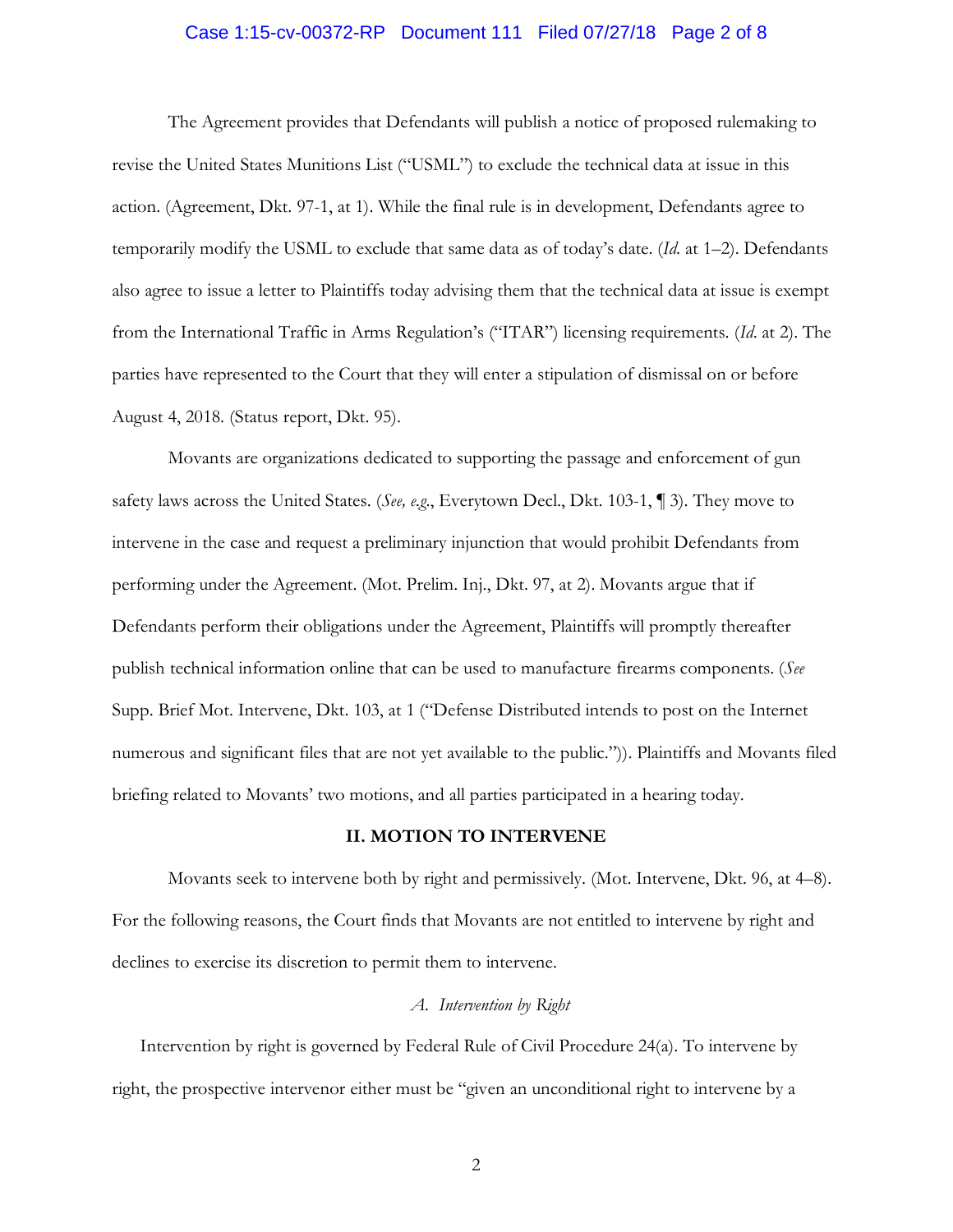federal statute," Fed. R. Civ. P.  $24(a)(1)$ , or must meet each of the four requirements of Rule  $24(a)(2)$ :

(1) the application for intervention must be timely; (2) the applicant must have an interest relating to the property or transaction which is the subject of the action; (3) the applicant must be so situated that the disposition of the action may, as a practical matter, impair or impede his ability to protect that interest; (4) the applicant's interest must be inadequately represented by the existing parties to the suit.

*Texas v. United States*, 805 F.3d 653, 657 (5th Cir. 2015). "Although the movant bears the burden of establishing its right to intervene, Rule 24 is to be liberally construed." *Id*. (citations omitted). "Federal courts should allow intervention where no one would be hurt and the greater justice could be attained." *Sierra Club v. Espy*, 18 F.3d 1202, 1205 (5th Cir.1994) (internal quotation marks omitted). However, the Fifth Circuit has also cautioned courts to be "circumspect about allowing intervention of right by public-spirited citizens in suits by or against a public entity for simple reasons of expediency and judicial efficiency." *City of Houston v. Am. Traffic Sols., Inc.*, 668 F.3d 291, 294 (5th Cir. 2012).

Plaintiffs argue that Movants fail to meet all four prongs of Rule  $24(a)(2)$ . (Mem. Opp. Mot. Intervene, Dkt. 107, at 15–24). Because the Court finds that Movants do not meet the second prong—the requirement of a sufficient interest in the main action—the Court need not analyze the remaining prongs.

Rule  $24(a)(2)$  requires that an applicant to intervene has a "direct, substantial, legally protectable interest in the proceedings." *Texas*, 805 F. 3d at 657 (citation and quotation marks omitted). Whether an applicant has a legally protectable interest in the main action "turns on whether the intervenor has a stake in the matter that goes beyond a generalized preference that the case come out a certain way. So, an intervenor fails to show a sufficient interest when he seeks to intervene solely for ideological, economic, or precedential reasons; that would-be intervenor merely prefers one outcome to the other." *Id*. Although defining a "legally protectable interest" can be a "a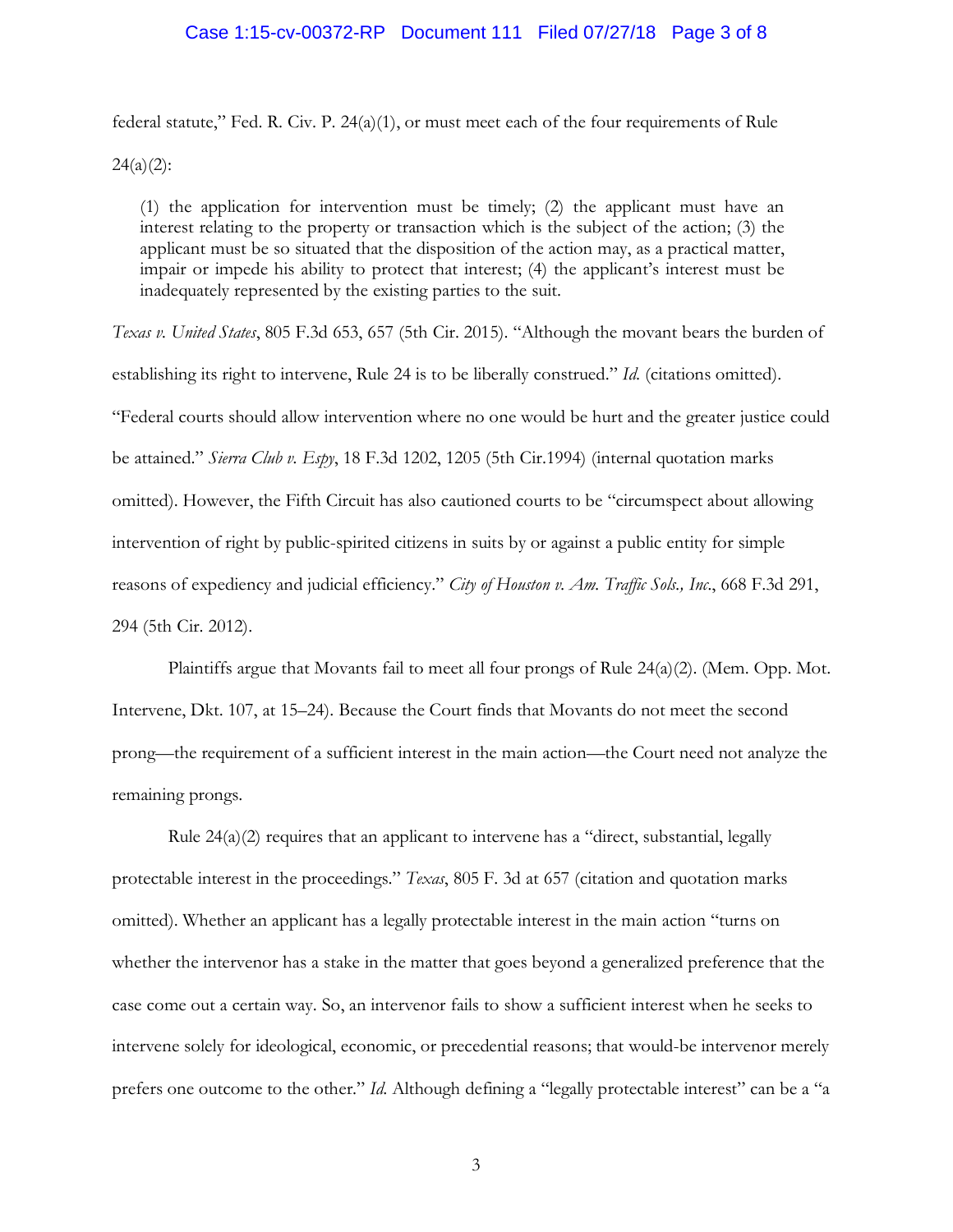#### Case 1:15-cv-00372-RP Document 111 Filed 07/27/18 Page 4 of 8

tautological exercise—a party may intervene if its interest is legally protectable and its interest is legally protectable if it can intervene"—the Fifth Circuit's cases provide guidance about what constitutes a sufficient interest for purposes of Rule 24(a)(2). *Wal–Mart Stores, Inc. v. Texas Alcoholic Beverage Comm'n*, 834 F.3d 562, 568 (5th Cir. 2016).

For example, an applicant has a legally protectable interest if it is subject to the regulations at issue in an action or if it is the beneficiary of the regulations at issue. *Wal–Mart*, 834 F.3d at 568–69; *Texas*, 805 F.3d at 660–61. A nonprofit organization has a legally protectable interest in the "unique" circumstance that the organization "engineered the drive that led to" the regulation at issue being enacted. *City of Houston*, 668 F.3d at 294. On the other hand, a "purely economic interest" is insufficient. *New Orleans Pub. Serv., Inc. v. United Gas Pipe Line Co. (NOPSI)*, 732 F.2d 452, 466 (5th Cir. 1984) (denying intervention to city officials in an action between a utility and a natural gas company based on the city official's interest in price it paid for gas); *see also Texas*, 805 F.3d at 658 (explaining that the *NOPSI* applicant's "generalized" interest was insufficient and observing that "every electricity consumer . . . yearns for lower electric rates.") (citation and quotation marks omitted).

According to Movants, the Agreement would make their work "immeasurably more difficult, if not impossible." (Mem. Supp. Mot. Intervene, Dkt. 26, at 6). Movants aver that they have a legally protectable interest in this action because "the intent of the Plaintiffs, through the Settlement Agreement, is to make Proposed Intervenors' work untenable." (*Id*. at 7). Movants aver that they "will be forced to expend additional resources to protect their respective missions." (*Id*.).

The Court finds that Movants' interest in this action is too generalized to establish their entitlement to intervention by right. The Fifth Circuit has counseled this Court to be "circumspect about allowing intervention of right by public-spirited citizens in suits by or against a public entity." *City of Houston*, 668 F.3d at 294. Like the applicants in *NOPSI*, there is little to distinguish Movants

4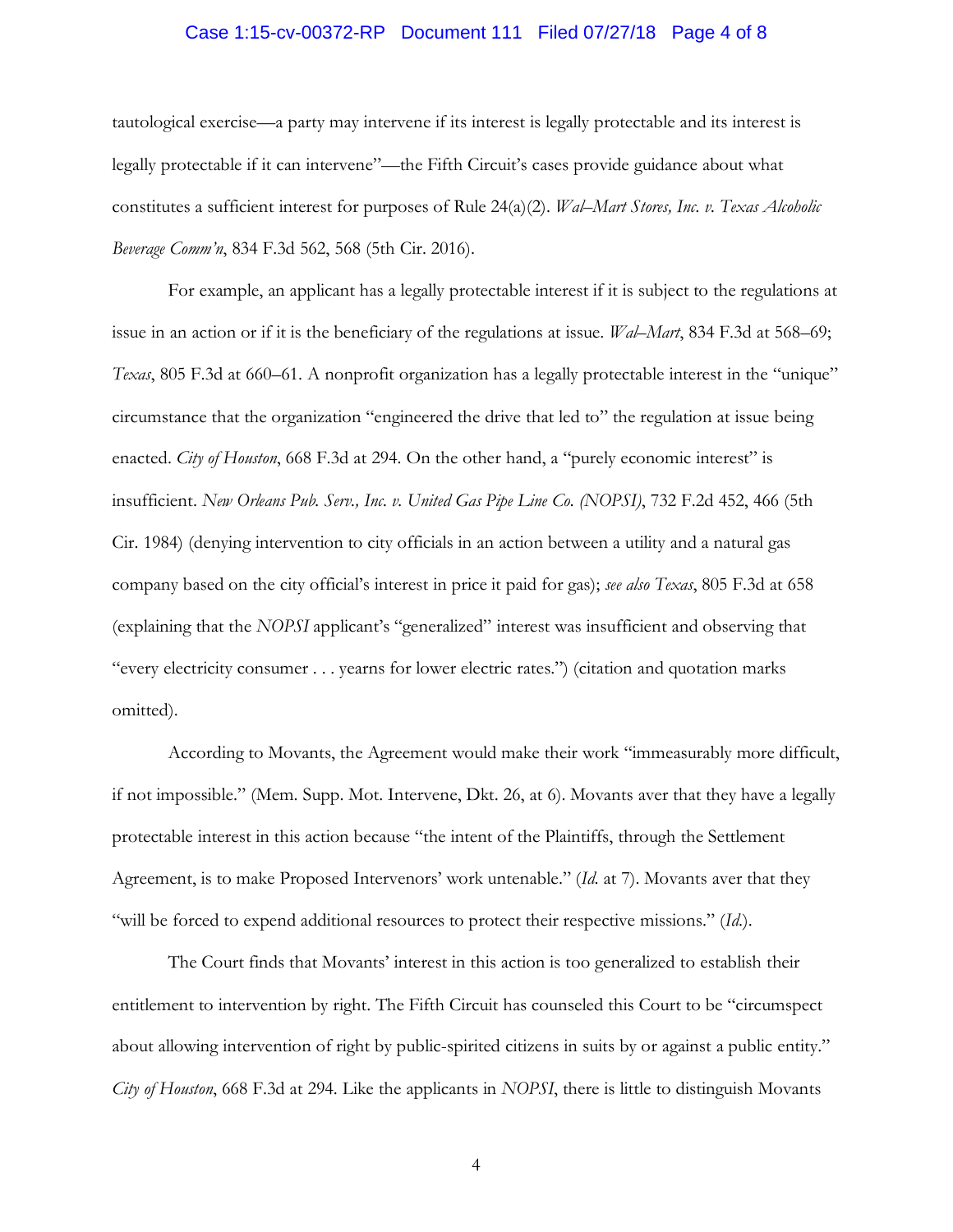## Case 1:15-cv-00372-RP Document 111 Filed 07/27/18 Page 5 of 8

from the many individuals who share Movants' policy preferences. The Court finds no authority to support the notion that simply expending organizational resources in support of a set of policy goals is sufficient to establish a legally protectable interest for purposes of Rule 24(a)(2), and Movants have cited none.<sup>1</sup> Movants are not entitled to intervention by right under Rule 24(a)(2).

# *B. Permissive Intervention*

On a timely motion, a court may permit anyone to intervene who has a claim or defense that shares with the main action a common question of law or fact. Fed. R. Civ. P. 24(b)(1)(B). Permissive intervention "is wholly discretionary . . . even though there is a common question of law or fact." *NOPSI*, 732 F.2d at 470–71.

There are no questions of law or fact common to both the main action and Movants' claims. Movants argue that the Agreement violates the Administrative Procedure Act ("APA") because the Agreement is a final agency action and its terms are arbitrary and capricious. (Mot. Prelim. Inj., Dkt. 97, at 3, 8). The instant action is a declaratory judgment action concerning the application of State Department regulations and the First and Second Amendments to the United States Constitution. (*See* Compl., Dkt. 1). Movants aver that they "satisfy the[ ] factors" relevant to Rule 24(b) but identify no common questions of law or fact between their claims and the main action. The Court declines to exercise its discretion to permit Movants to intervene under Rule 24(b)(2). Movants' motion to intervene is denied.

# *C. Standing*

Contrary to the Movants' belief, (see Mem. Supp. Mot. Intervene, Dkt. 96-1, at 8–9), "an intervenor of right must have Article III standing in order to pursue relief that is different from that

<sup>-</sup><sup>1</sup> Movants describe the resources they have diverted from their typical activities in support of their argument that they have Article III standing. (Supp. Brief Mot. Intervene, Dkt. 103, at 3–7). While resource diversion may be relevant to Article III standing, *see OCA-Greater Houston v. Texas*, 867 F.3d 604, 612 (5th Cir. 2017), there is no authority—and Movants cite none—that resource diversion is sufficient to establish a legally protectable interest for purposes of Rule  $24(a)(2)$ .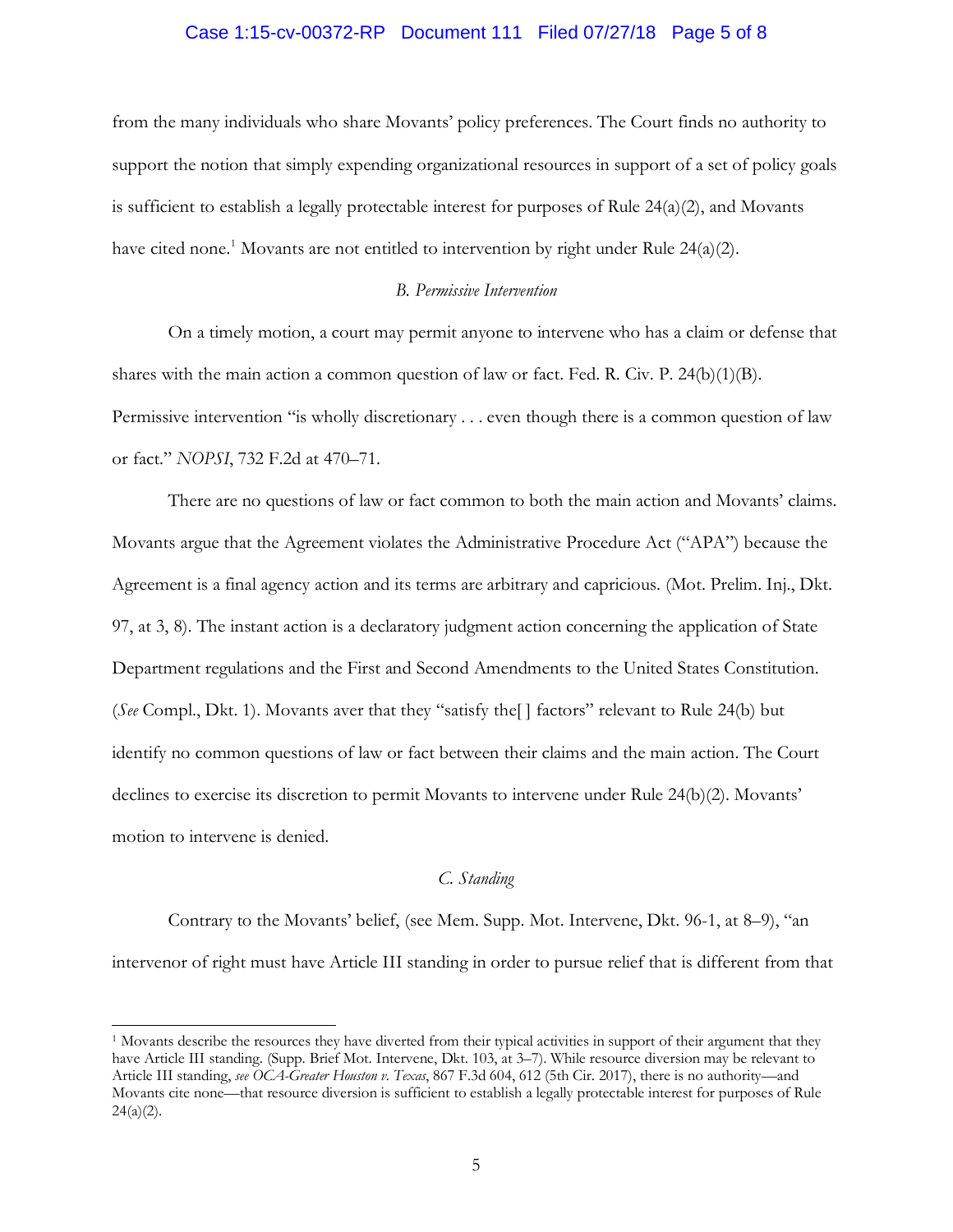## Case 1:15-cv-00372-RP Document 111 Filed 07/27/18 Page 6 of 8

which is sought by a party with standing." *Town of Chester, N.Y. v. Laroe Estates, Inc.*, 137 S. Ct. 1645, 1651, 198 L. Ed. 2d 64 (2017). No party to the main action is seeking Movants' desired relief—an injunction of the Agreement based on a finding that it violates the APA—and therefore Movants must demonstrate independent standing. Plaintiffs argue that Movants lack independent standing, (Mem. Opp. Mot. Intervene, Dkt. 107, at 2–13), and the Court agrees.

To establish Article III standing, a plaintiff must establish, among other things, an "injury in fact—an invasion of a legally protected interest which is (a) concrete and particularized . . . and (b) actual or imminent, not conjectural or hypothetical." *Lujan v. Defs. of Wildlife*, 504 U.S. 555, 560 (1992) (citations and quotation marks omitted). Movants argue that their standing arises from the injuries to them as organizations (rather than asserting the standing of their members). (Mem. Supp. Mot. Intervene, Dkt. 96-1, at 9 n.2). An "organization can establish standing in its own name if it "meets the same standing test that applies to individuals." *OCA-Greater Houston v. Texas*, 867 F.3d 604, 610 (5th Cir. 2017). Movants must therefore establish that the Agreement causes them a concrete, particularized, and imminent injury.

Movants argue that they have standing because they have "have diverted significant resources to counteract the Settlement Agreement and the proliferation of 3-D printed guns." (Supp. Brief Mot. Intervene, Dkt. 103, at 3). The Fifth Circuit has made clear that resource diversion can support an organization's standing if a defendant's conduct requires the organization to divert resources to activities outside of its typical business activities. *See OCA-Greater Houston*, 867 F.3d at 611–12 (finding standing where an organization that is "not a lobbying group" "went out of its way" to educate its members on how to comply with the Texas' application of its election laws). On the other hand, an organizational plaintiff must explain how the activities it undertakes in response to the defendant's conduct differ from its "routine lobbying activities." *N.A.A.C.P. v. City of Kyle, Tex.*, 626 F.3d 233, 238 (5th Cir. 2010). The burden rests with the plaintiff to identify "specific projects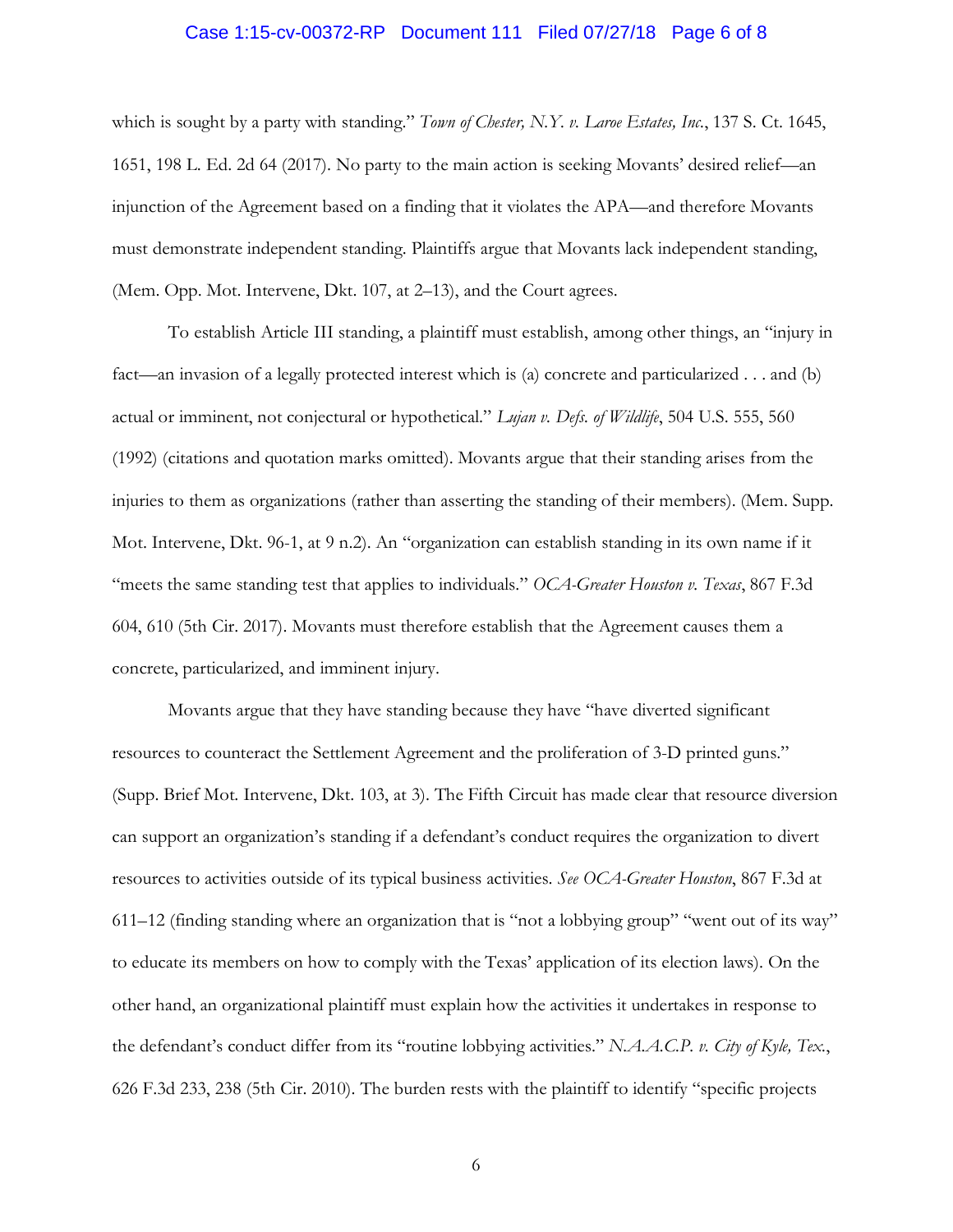## Case 1:15-cv-00372-RP Document 111 Filed 07/27/18 Page 7 of 8

that [it] had to put on hold or otherwise curtail in order to respond to" the defendant's conduct. *Id*.; s*ee also Louisiana ACORN Fair Hous. v. LeBlanc*, 211 F.3d 298, 305 (5th Cir. 2000) (finding that an organization lacked standing because it "neither mentioned any specific projects [it] had to put on hold . . . nor did [it] describe in any detail how [it] had to re-double efforts in the community").

Movants fail to satisfy that burden. Each of the Movants submitted a declaration identifying activities they have undertaken since learning about the Agreement, such as "researching 3-D gun printing technology"; communicating with members, supporters, and lawmakers; submitting Freedom of Information Act requests related to the Agreement, and "work related to bringing the instant legal action." (Everytown Decl., Dkt. 103-1; Giffords Decl., Dkt. 103-2; Brady Decl., Dkt. 103-3).<sup>2</sup> It is unclear how much of this work differs from the Movants' "routine lobbying activities." *City of Kyle*, 626 F.3d at 238. More significantly, only one movant, the Brady Center, identifies any projects that it might have to put on hold as a result of responding to the Agreement, (*see* Brady Decl., Dkt. 103-3, at 2–3), and those projects are not described with sufficient specificity to constitute an injury in fact. For example, the Brady Center avers that if not for responding to the Agreement, it would have been able to use more resources to work on "strengthening gun laws," "fighting in the courts to defend gun laws," and "providing direct legal advocacy on behalf of victims and communities affected by gun violence." (*Id*. at 3). This evidence is not sufficiently specific to establish an injury in fact. *See ACORN*, 211 F.3d at 305–06 (finding, where a witness for the plaintiff organization testified that responding to defendant's conduct "really takes away from our activities in other areas, being able to do outreach and education, research and monitoring, intakes and investigations of complaints," that such testimony was too "conjectural, hypothetical, and speculative" to establish an injury in fact). Because the Movants cannot establish an injury in fact, they lack Article III standing to intervene in this action.

-

<sup>2</sup> It is well settled in the Fifth Circuit that an organization's "litigation efforts cannot establish injury in fact." *City of Kyle*, 626 F.3d at 238.